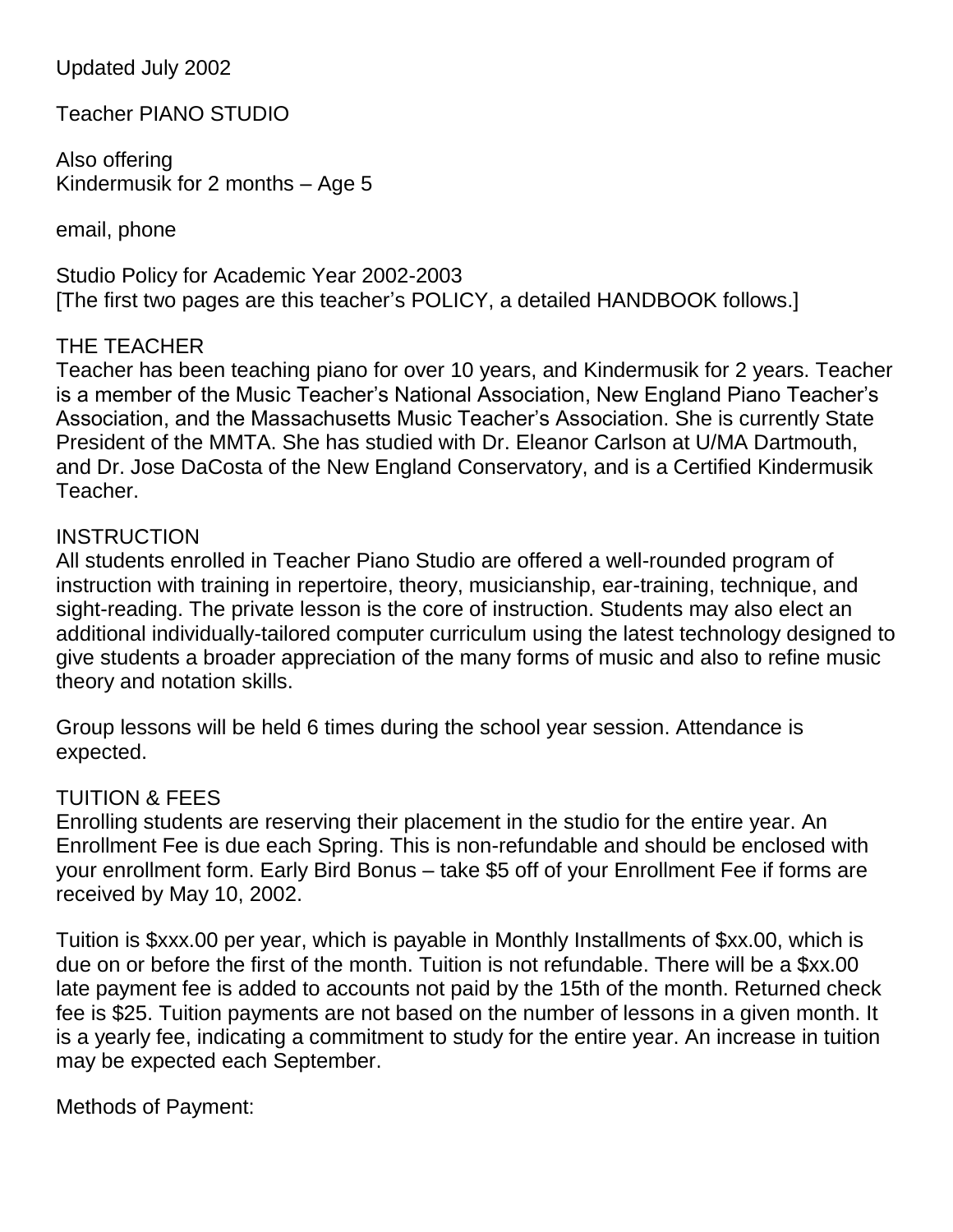One Yearly Payment \$xxx.00 2 Semester Installments [1/2] due September 9, 2002 - and [1/2] due February 3, 2003 Monthly Payments[1/10]

Additional Fees

Enrollment Fee (Required for Registration)

A non-refundable Enrollment Fee is required for each academic year. This enables me to provide students with loaner music, incentives and rewards, miscellaneous handouts, and use of accompaniment midi-disks during lesson time.

Enrollment Fee Schedule:

- 1 Student \$25.00
- 2 Students from the same family \$45.00
- 3 Students from the same family \$65.00

Early Bird Bonus – Take \$5 off your total Enrollment Fee if forms are received by May 10, 2002

Music Book Deposit Fee (Required for Registration)

A \$30.00 music book deposit is required for all students. This money will be kept on account for your child, and any music that is bought for him/her will be deducted from that balance. If your child"s Music Book Deposit drops below \$2.00 (the minimum cost of a piece of sheet music), you will be notified and asked to bring it up to the \$30.00 balance. Any money left over will automatically be applied towards your child"s next year"s Music Book Deposit. If your child does not continue lessons, that money will be returned to you.

Computer Lab Fees

Computer Lab Tickets cost \$12.00 for 4 tickets. They are bought in blocks of 4 tickets.

Computer Lab time is independent time scheduled 15 minutes before or after the student"s lesson time. Computer time which has been purchased is expected to be used at each successive lesson, and is not allowed to be held for periods of time unless the student misses his/her lesson due to sickness.

Recital and Festival Fees

A \$20.00 Recital fee per family is required to each studio recital, to cover the cost of trophies and other expenses.

Studio Festival Fees and Non-Competitive Evaluation Fees are not included in tuition. Exact entry fees will be announced closer to enrollment time for each activity.

I have read, understand, and will comply with the Studio Policy of Teacher Piano Studio.

\_\_\_\_\_\_\_\_\_\_\_\_\_\_\_\_\_\_\_\_\_\_\_\_\_\_\_\_\_\_\_\_\_ \_\_\_\_\_\_\_\_\_\_\_\_\_\_\_\_\_\_\_\_\_\_\_\_\_\_\_\_\_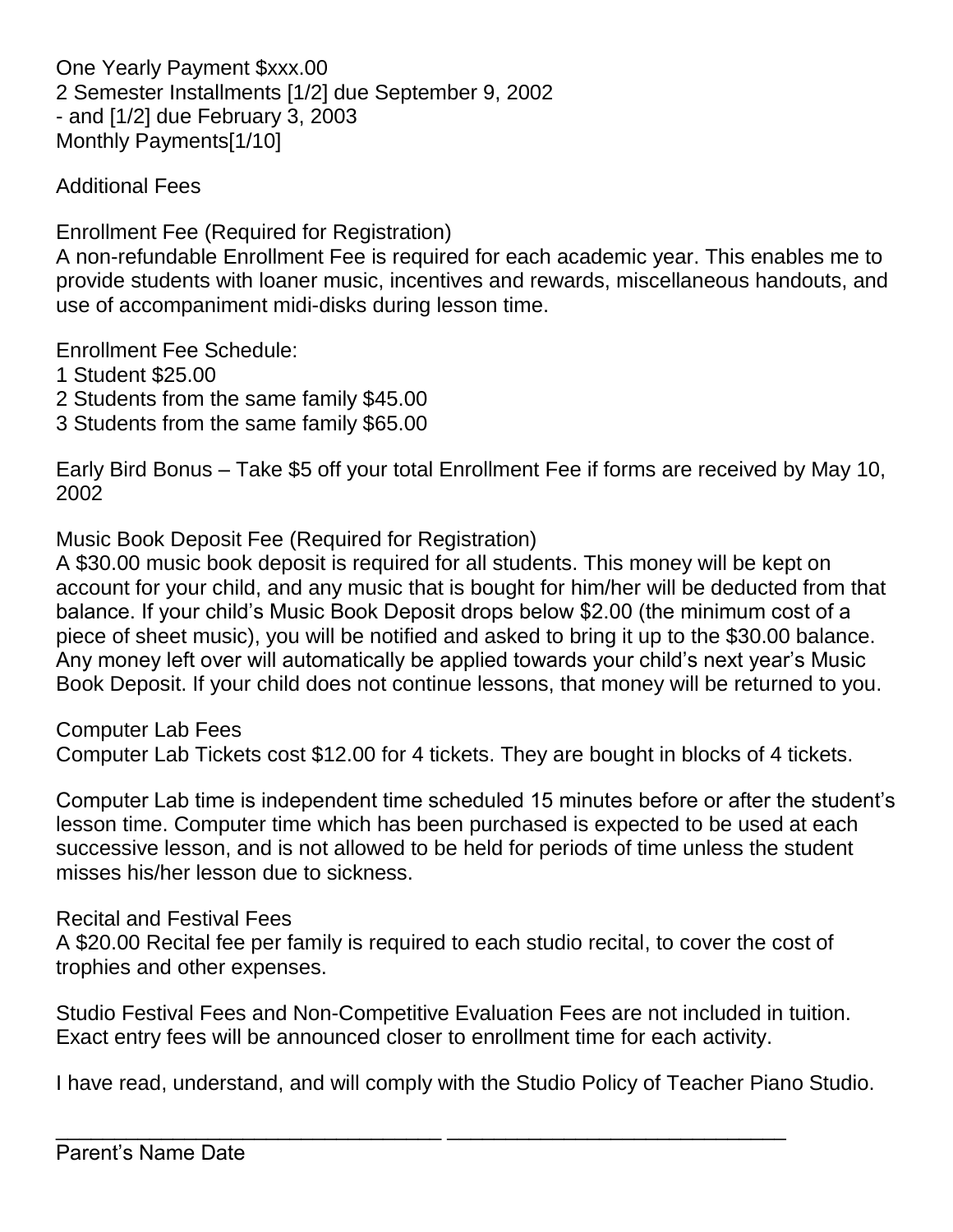# STUDIO HANDBOOK

2002-2003

# TABLE OF CONTENTS

Tuition and Fees

Tuition is \$XXX per year, which is payable in Yearly, Semester, or Monthly Installments. Monthly installments are due on or before the first of the month. Tuition is not refundable.

Additional Fees:

A non-refundable Registration Fee is required for each academic year. This enables me to provide students with loaner music, incentives and rewards, miscellaneous handouts, and use of accompaniment midi-disks during lesson time.

A \$30 Materials Fee will be kept on account for your child. It is to be replenished each September, or as necessary. The cost of new music is deducted from your materials account.

## Attendance

A specific time period has been reserved exclusively for your child, and you are paying for that time. Please make sure your child arrives on time with music, assignment book, and any other relevant materials.

Cancelled/Missed Lessons

No make-up lessons are given for lessons missed by students; or in case of inclement weather, or school cancellations. If Public School is cancelled in the ORR School System, piano lessons are also cancelled.

Student absences cannot be credited or refunded. In case of absence, a swap of lesson times with another student can generally be arranged through the Swap List.

"No Shows" will not be rescheduled or refunded. Your lesson time is reserved exclusively for your child.

Makeup Lessons will not be offered for lessons missed due to family vacations during the school year.

If I must cancel a scheduled lesson, I will make it up at a time that is convenient to me.

Swap List

If you would like, you may participate in the Swap List. You"ll receive a copy of everyone"s name, phone number and lesson time. You may use this list to rearrange lessons for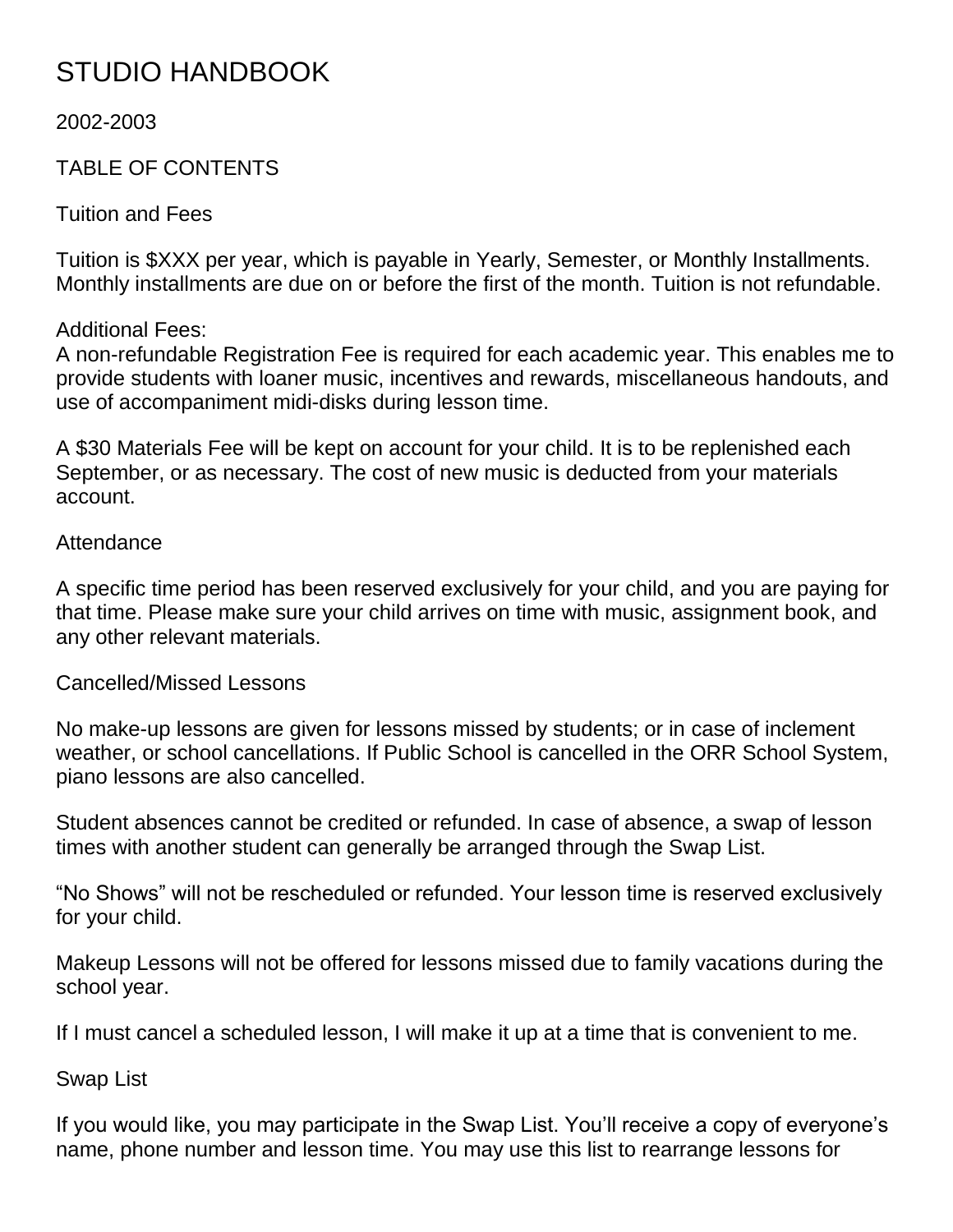important and unavoidable conflicts. Once you have made a Swap, please confirm your exchange and call me to let me know. I am not available to teach at times not listed on the Swap List.

In the event of a misunderstanding and two students arrive at the same time, I will teach the one who is regularly scheduled at that time, unless both parties agree to a change.

## Summer Lessons

A Summer Lesson information sheet will be distributed in the Spring Semester. Summer lessons are paid for in blocks of lesson time. Missed summer lessons are not refundable. A Summer Swap List may be gotten from the teacher. It will enable you to contact another student to switch lesson times if you find a scheduling problem.

## Termination Policy

If parents or students choose to discontinue lessons for any reason, they are expected to notify me at least 30 days in advance, or pay for one month"s tuition, so that I will have adequate time to find a replacement.

I reserve the right to terminate the lessons of anyone who does not abide by the policies outlined in this Handbook or in the Studio Policy. I also reserve the right to terminate a student if any of these circumstances occur:

Constant disruptive or disrespectful behavior Repeated failure to prepare assigned material Equipment damage or theft Continue failure to pay tuition on time

The Studio Program

There are 35 lessons during the school year: 29 Private Lessons (30 minutes) and 6 Performance Classes/Group Lessons (60 minutes).

Group Lessons

Group lessons benefit the piano student in many ways, including:

· Meeting others who are striving toward similar musical goals, and thereby encouraging and inspiring one another

· Understanding how music can be interesting and fun by participating in games and activities that require a larger group

· Some techniques are absorbed more easily in a group, and some students are especially motivated to learn when in a group.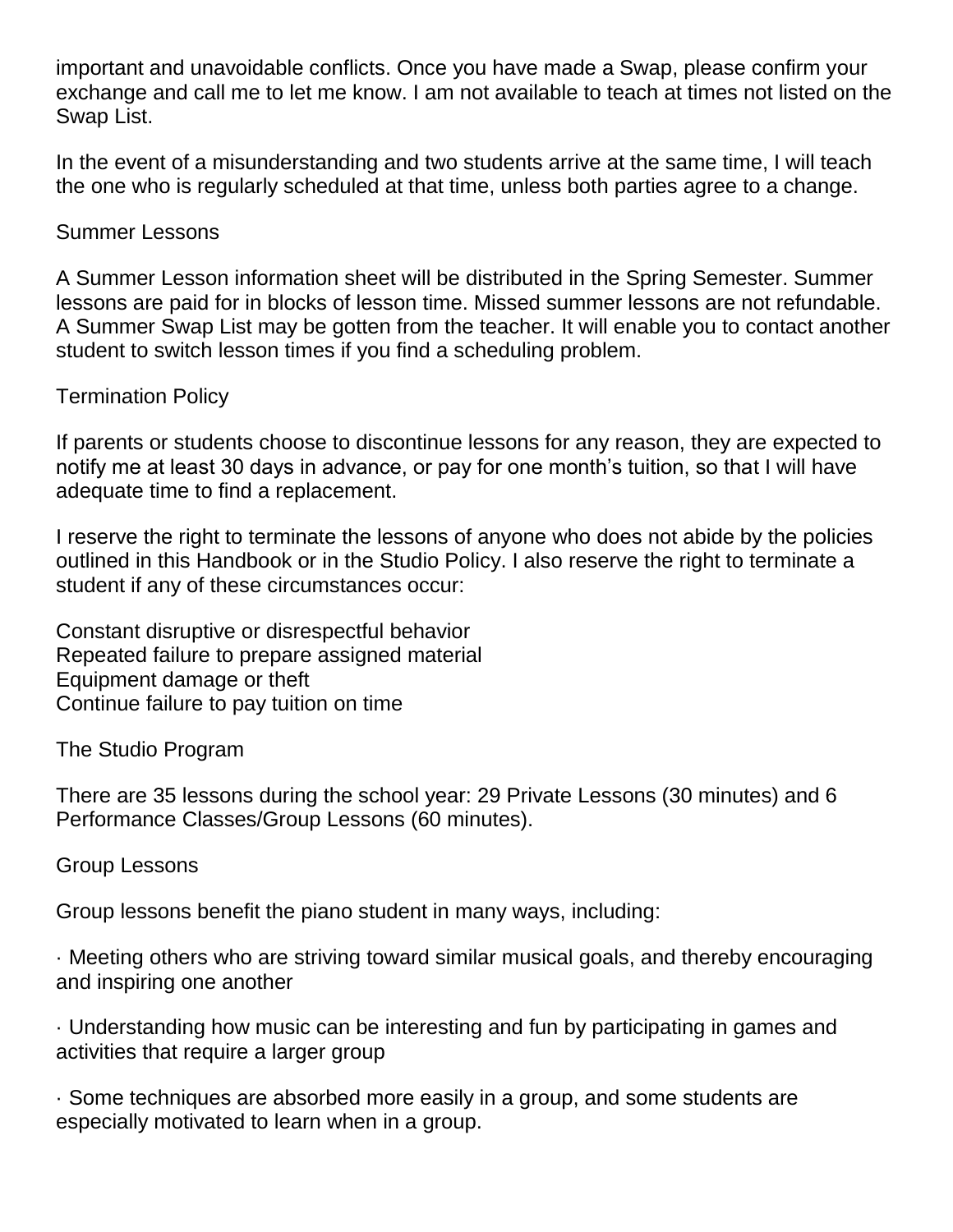At Group Lessons, students participate in mini-Recitals, learn Music History through games and videos, learn about the lives of the great composers, and get to know one another. One of the most important things in making music is making it in a group. Students of other instruments play together in groups all the time (band and orchestra), and having Piano students get together to play and learn is an important part of their musical education. Plus, group lessons are lots of fun.

Group lessons are scheduled during Group Lesson Weeks, clearly marked on your Studio Calendar. Each child will be assigned to a specific group, and that group will be given a specific day and time. Group lessons are scheduled on Mondays and Tuesdays. If for any reason your child cannot attend his or her assigned group lesson, he or she may attend a different group lesson during that SAME WEEK. Group lessons cannot be made up at a later date. Changing the group that your child attends means that he or she may be working with a group of students that are either older or younger than they are.

Groups will be arranged by age/level, and will be assigned prior to lessons beginning in September. Group lesson attendance is mandatory.

#### Parents and Others at Lessons

Experience has shown that the vast majority of students are more relaxed and perform better for the teacher if parents and/or visitors are not present at the lesson. Therefore, in order to insure the best possible learning environment for your child; parents, friends and other family members will not be expected to attend lessons unless prior arrangements have been made.

#### Computer Lab

In my studio, I am always promoting Total Musicianship. This means that I want my students to not only learn to play their instrument, but also to be able to do the following:

Understand the Theory behind music Develop an understanding of Music History Learn about the individual composers Become familiar with the Terminology used in music Develop notational awareness Develop skills in ear training, listening and sight-reading Explore Composition

I believe that all of these skills are necessary for Piano students of today, and it is easy to see that all of this cannot be fit into a 30-minute lesson. But all of these things can be introduced and developed with Computer-Assisted Instruction. During Computer Lab time, students can explore, drill skills, listen to all kinds of piano music, analyze that music, and begin to create their own. Computer-Assisted Instruction provides visual feedback for an aural art. It increases a student"s learning potential, deepens a student"s musical understanding, and adds challenge and excitement to drills and studies.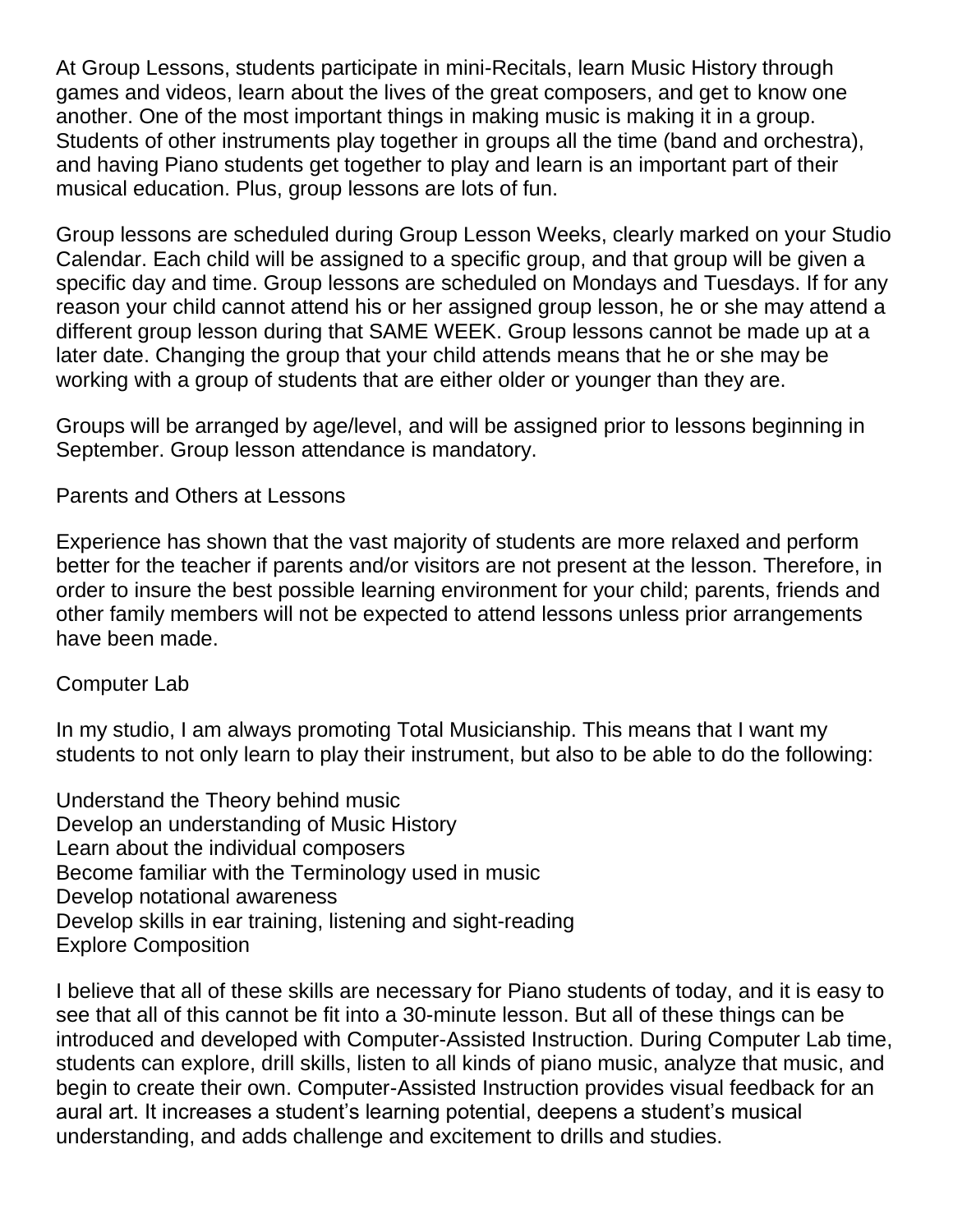All students in Grade 1 and up are encouraged to enroll in Computer Lab. Lab time is spent in 15 minutes of working independently on the computer on materials which reinforce concepts that have been presented at lesson time. The curriculum will be tailored to each student"s individual needs. Process will be monitored on a regular basis and adjustments to the students' program will be made as necessary.

The technology in the studio is intended to provide students with additional opportunities to build and reinforce various musicianship skills. Students are expected to respect all studio property and to use equipment carefully. If I find that students are creating problems, I reserve the right to discontinue their equipment use, or in extreme cases, to dismiss them from the studio.

Computer Lab time is independent time scheduled 15 minutes before or after the student"s lesson time. In that time, the student is required to complete the required assignment. Computer lab time is bought in blocks of 4 sessions at a time. Computer time which has been purchased is expected to be used at each successive lesson, and is not allowed to be held for periods of time unless the student misses his/her lesson due to sickness.

A short list of the software and programs that your child will have access to during computer time are:

Music Ace 1 and 2 **Musition** Ear Training Expedition 1 and 2 Alfred"s Theory Games 1 - 5 Alfred"s Essentials of Music Theory 1, 2, and 3 Midisaurus,  $1 - 8$ Jullliard Music Adventure Jump Start Music Finale Notepad Zane History of Music

These programs are all designed to help your child develop skills in music theory, ear training, notation and music history. I have found that students who participate in computer lab score very highly in note-naming and symbol recognition – a very important part of reading music fluently and understanding the theory behind it.

Student Responsibilities

The actual work of learning the piano and succeeding at it is your responsibility. These lessons belong to you, and you are responsible for:

Committing to practice a minimum of 5 days a week, for as long as you need to reach your daily goals.

Bringing assignment notebook, handouts, and all music for the week"s assignment to each lesson.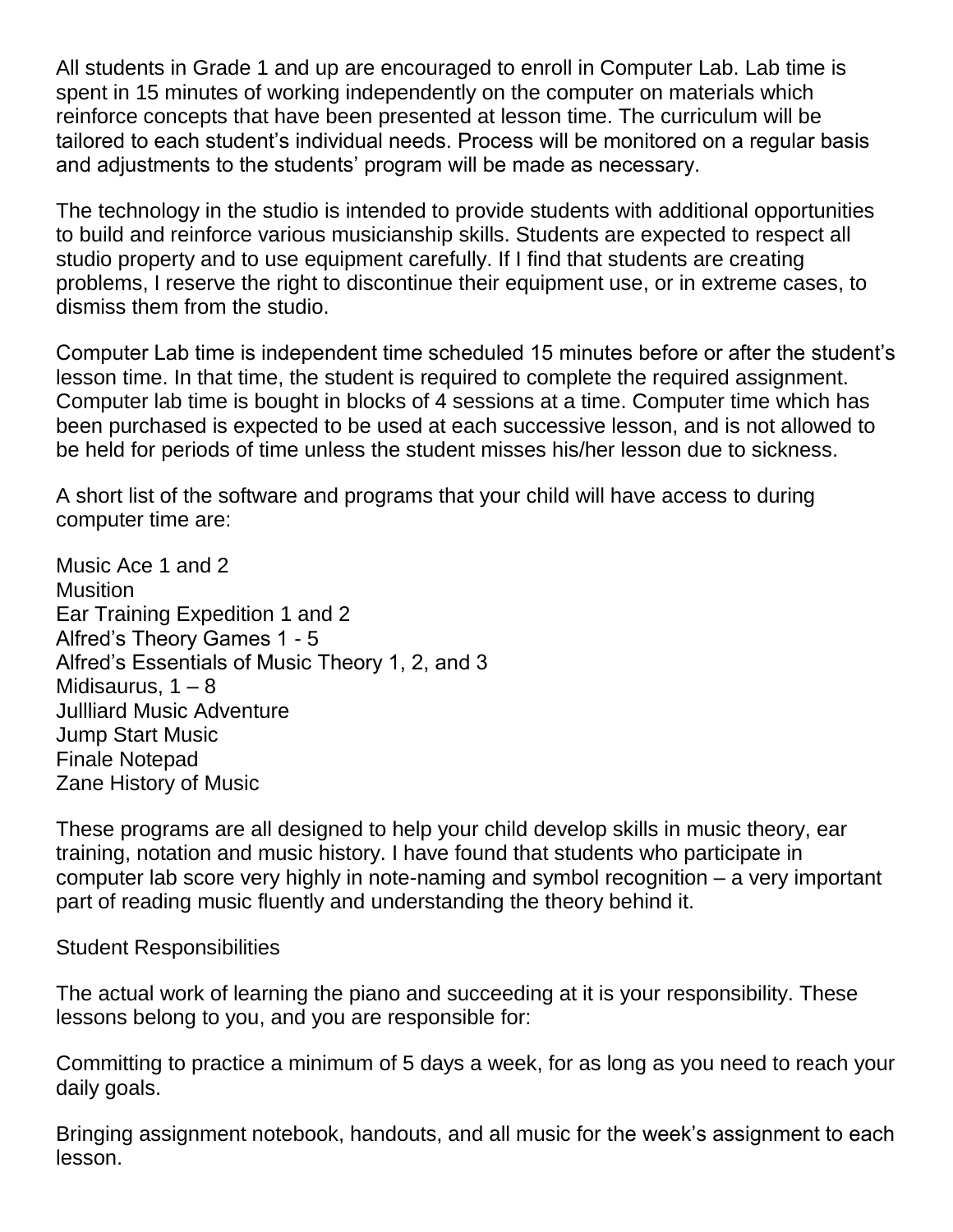Following all directions on the assignment sheet and complete each week"s assignment.

Ask questions when you don't understand.

Realizing that the amount of time spent in correct and thoughtful practice is directly related to your advancement rate.

Coming to lessons with a positive attitude to learn.

Parent Responsibilities

Praise and encouragement are your greatest tools in helping your children succeed in piano lessons. Your involvement will let your children know how much you really enjoy music and want to share it with them. It is important to sit down and listen to each child"s practice immediately following his or her lesson, and to also listen again before the next lesson and comment upon the improvement you hear. Students who do not practice immediately after their lessons forget up to 80% of what transpired. To help your child succeed, you are responsible for:

Providing a quiet and undisturbed time for practice.

Providing a tuned and well-maintained instrument.

Assisting your child in making and keeping a regular practice schedule.

Providing support, encouragement and discipline for regular and consistent practice.

Reviewing weekly assignments and help your child follow through specific practice steps.

Reading and upholding all Studio Policies in this handbook and being on time for all scheduled lessons, classes, and recitals.

Paying for tuition and music books by the first of each month.

Students often go through periods of hardship during piano lessons or practice time, and frustration is a common factor in a child"s development while struggling to learn new concept and develop musical skills. Parents are encouraged to contact me if they have questions or concerns regarding any problems the student may have.

Teacher Responsibilities

Teaching students how to practice.

Finding appealing music for each student.

Finding appropriate music for each level.

Make lesson time productive.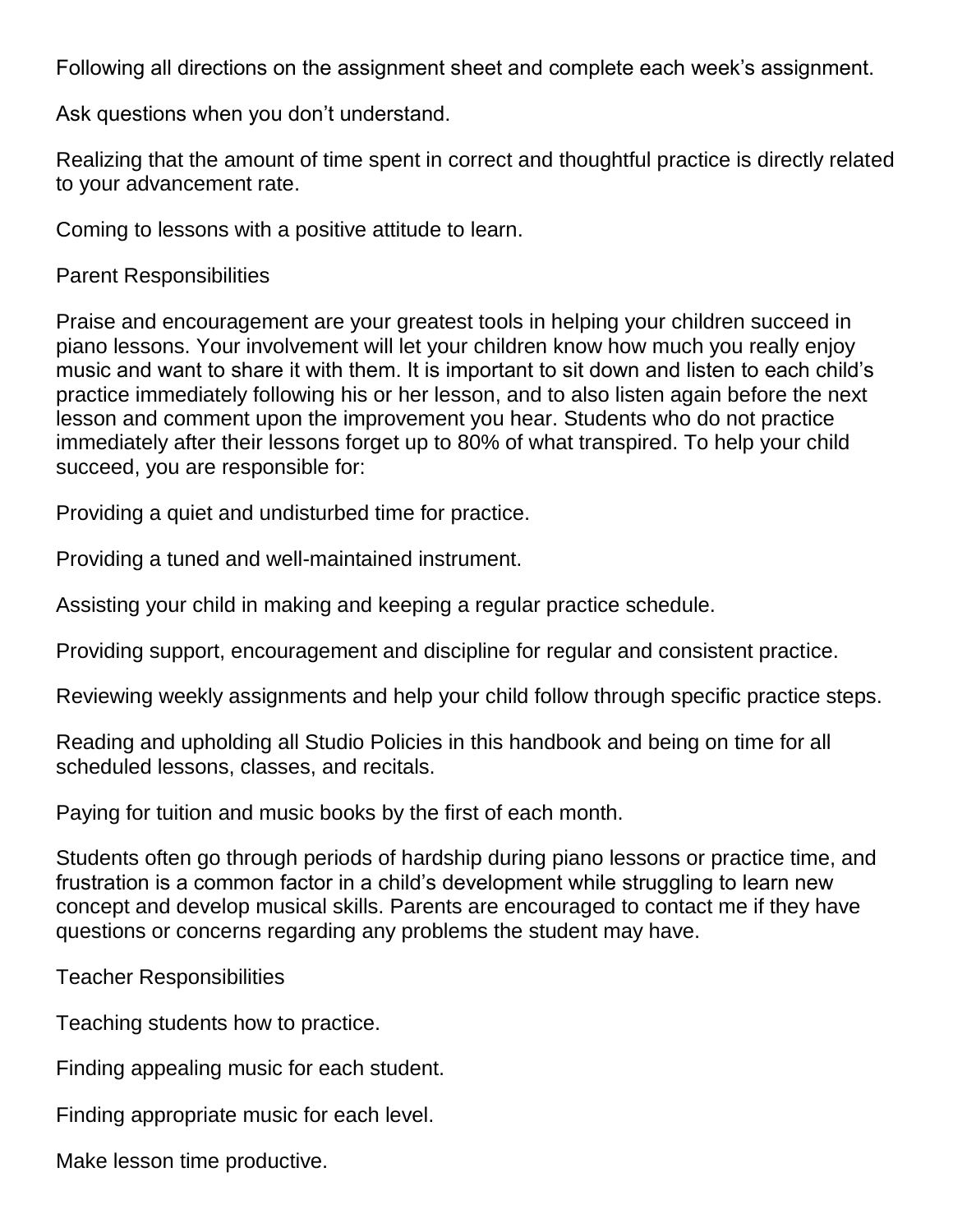Continually seek to improve my teaching skills through research, study, observation, and workshops.

Developing in students an enthusiasm, respect, and love for music.

Discovering the uniqueness of each student and respecting differences of musical taste and personality.

Teaching a program aimed at developing the whole musician.

Creating a studio atmosphere where students are free to feel comfortable and confident, recognizing both the seriousness and fun of study.

Encouraging laughter and discovery.

Providing motivation through performance opportunities and incentives.

Provide advance notification if unable to hold a lesson.

## Teacher Objectives

As a music educator it is my goal to give your child the best possible musical education. I belong to several Professional Organizations (I am currently serving my 3<sup>rd</sup> year as the State President of the Massachusetts Music Teacher"s Association). Last year, I was named to the Technology Committee of the National Keyboard Pedagogy Conference. This year, I have also had an article published in "Keyboard Companion" magazine, on guiding new teachers who are interested in adding technology to the private lesson. I continue to attend workshops and educational programs, subscribe to Professional Publications, and engage in lessons and other activities on a continuing basis in order to provide opportunities for professional growth, and enhance my own teaching and performing skills. By continuing to study and practice, and by re-evaluating my teaching goals and methods, I hope to achieve the finest individualized instruction for my students. I want my students to work hard, to trust themselves, and develop a "CAN DO!" attitude.

## Practice Expectations

Piano study is a partnership between student, parents, and teacher. The lesson is a very small part of the week. It is the responsibility of the student and the parent to see that the remainder of the week is productive.

# Practice Length

I no longer require a certain length of time to be spent practicing – I want students to be concerned with reaching goals and not watching the clock! All ages benefit from breaking up practice sessions into 2 or more parts (esp. for children under 7!). Here is an estimate of the minimum amount of time needed to reach daily goals: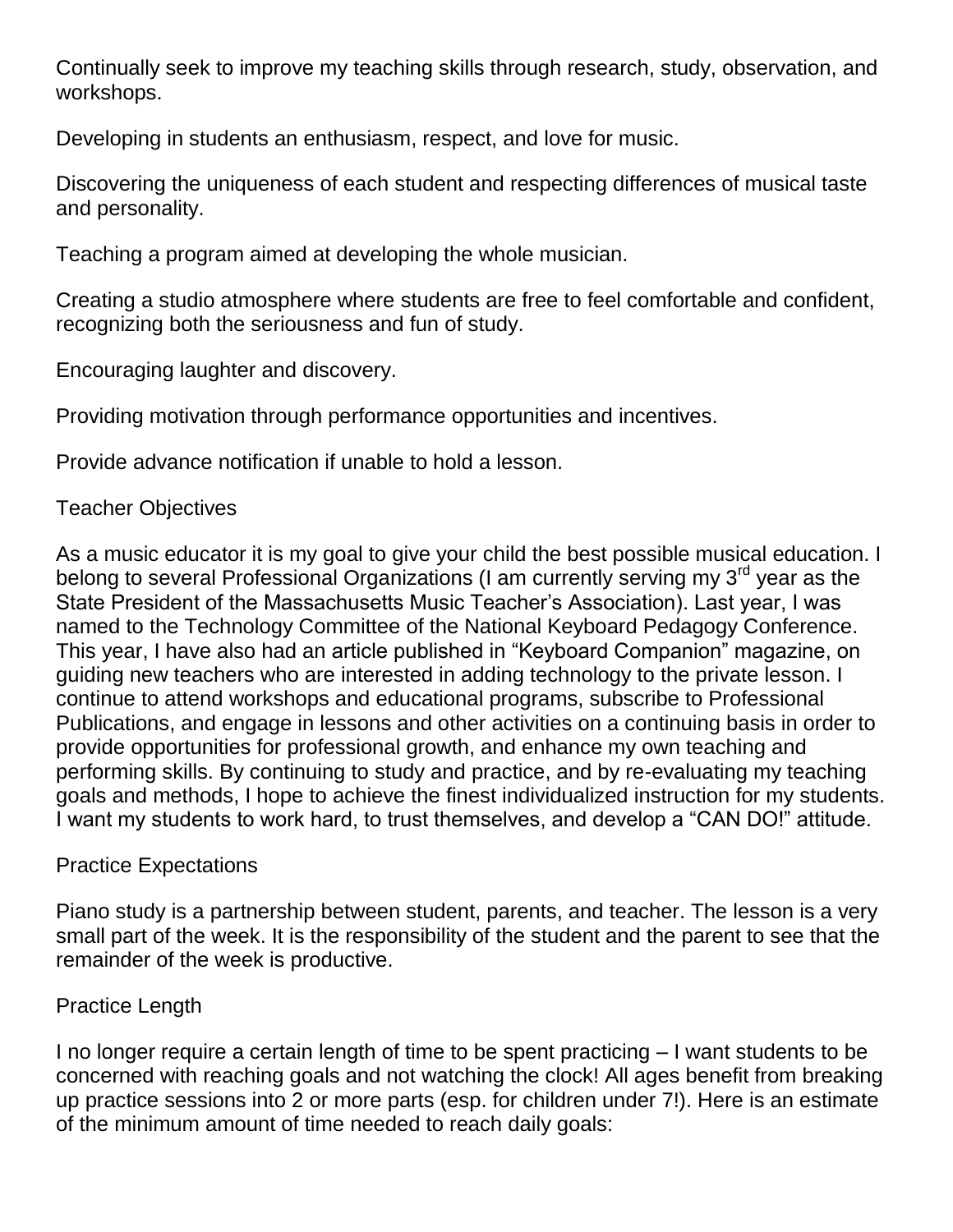Preschool ~ 15-20 minutes Early Elementary  $\sim$  20-30 minutes Mid Elementary  $\sim$  30 minutes Late Elementary  $\sim$  40 minutes Early Intermediate  $\sim$  50 minutes Mid Intermediate  $\sim$  60 minutes Late Intermediate and beyond  $\sim$  1½-2 hours

At the Intermediate level students need to practice a minimum of 1 hour a day to cover the longer, more demanding repertoire and technical work.

## Practice Environment

Set up an inviting music corner. Choose an area of the house away from television, telephone, and other distractions. If possible, find an area that is separate, but not too remote, from family activity. Make this music area attractive to them, decorating it with objects that mean something to them and to their music. Arrange their music in an accessible, well-organized place in music cabinets, drawers, or folders. Make sure the light is excellent (both day and artificial), and that the chair is the right height, with forearms parallel to the floor. If possible, include their own tape recorder so they can listen to their own playing often.

## **Motivation**

Even a student who loves music and has a strong desire to play the piano needs encouragement – not nagging – to practice. The "honeymoon" of the first few months quickly fades, and both students and parents realize the amount of work, effort, and patience involved in studying such a complex instrument. Children should not be "forced" to take lessons if they have absolutely no interest in music. A parent"s insistence on piano lessons may prevent the child from discovering and developing a talent in sports, dance, or any other creative art. However, if a child shows any interest in music, that doesn"t mean he or she will embrace the discipline of daily practice! Parents need to provide structure and discipline for consistent, productive practice. It is unrealistic to assume that a young child will go to the piano and practice productively without a parent"s active involvement. Parents can be encouraging in many ways:

Show your support by attending recitals.

Ask for a mini concert after dinner the next time you have company.

Never complain about having to tolerate the music of practice time or the scheduling difficulty of fitting lessons into busy lives.

Take an interest in weekly assignments and be involved in the learning process.

Create a home environment filled with music, by playing CD"s that feature the piano, having other family members play and/or sing, and attending live concerts or watching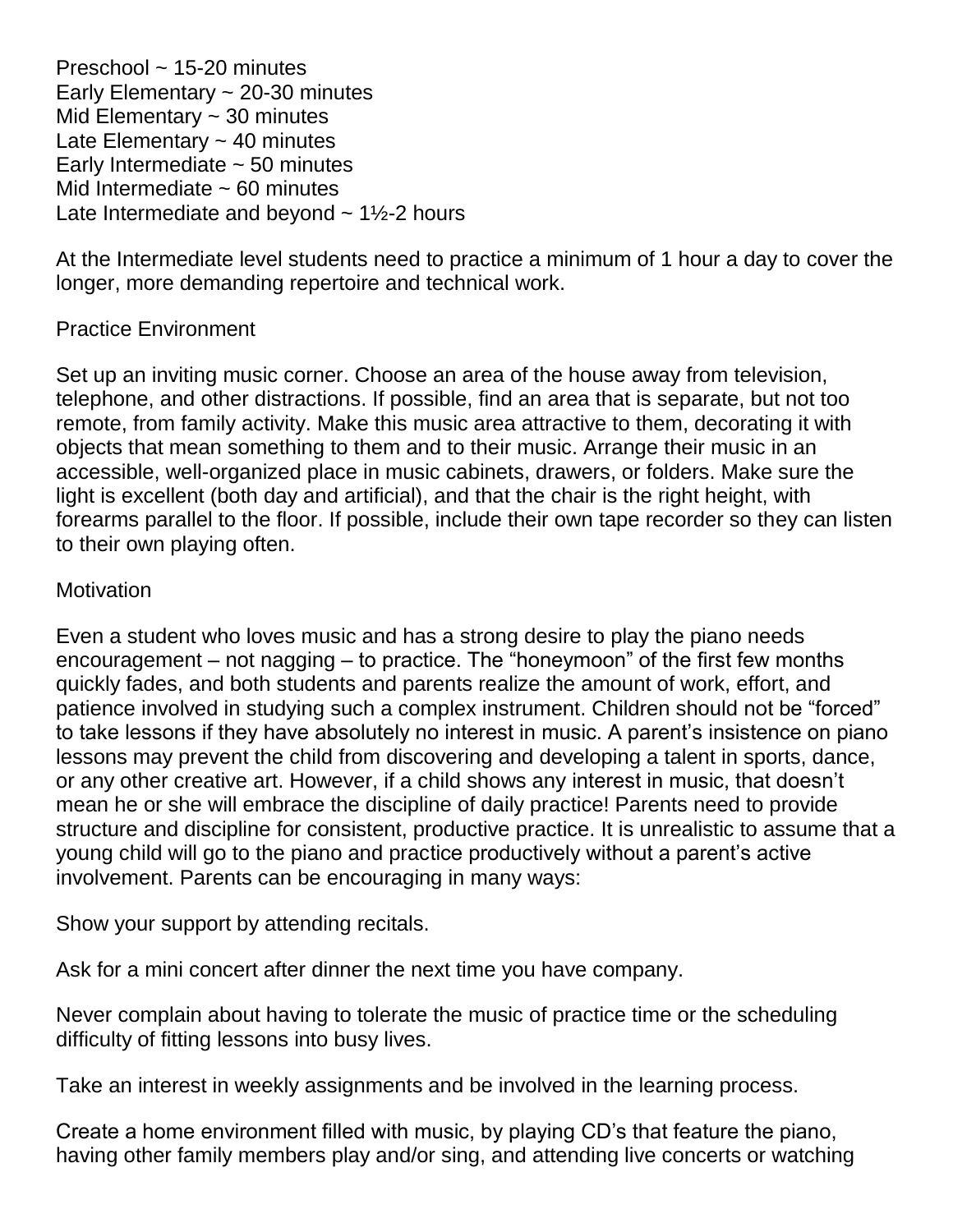them on PBS. The local Library System has ample choices of music books and videos; take advantage of the many free items available!

Show an interest in specific pieces. Comments such as, "I love to hear you play "Bear Dance", "I can really hear how you've improved the dynamics in 'Long, Long Ago'", or just singing a lesson piece around the house shows that you are INTERESTED in what your child is doing.

Ask "Have you made and enjoyed some music today?" instead of "Have you practiced today?" Remember that motivation often occurs after one is engaged in an activity. The discipline of simply getting on the bench and playing is an important first step!

## Research on Motivation

The writings and extensive research by Kohn in his book, "Punished by Rewards: The Trouble with Gold Stars, Incentive Plans, A"s, Praise, and Other Bribes" are worth examining. Here's the basic idea:

Kohn believes it is essential to differentiate between evaluative praise and descriptive praise. He conceives of evaluative praise as an expression of approval without explanation (e.g., "That was very good"). In contrast, he conceives of descriptive praise as a straightforward expression of information about a performance (e.g., "I heard a steady tempo from beginning to end."). Evaluative praise may influence short-term behavior, but the conclusion in study after study is that it does not work in the long run.

## Quotes On Motivation

The following are some of my favorite quotes regarding motivation.

"Music education, like other academic pursuits, is something a child will frequently not appreciate until years later. I often ask parents, "Do you allow your child to stop reading if he loses interest in books? Would you let your child quit math if she did not want to learn her multiplication tables?""

"Children should not be the masters of their own destiny, parents should be. Most children left to their whims and preferences would probably choose a diet of candy and soda pop, days of amusement park rides, and evenings of television. Children are simply not mature enough to know what activities are going to enrich their lives. The most worthwhile endeavors of life require hard work and concentration. It's no wonder we have to instill discipline, perseverance, and motivation to help our children become doctors, lawyers, teachers, and musicians."

Richard Kubow An Open Letter to Parents National Piano Foundation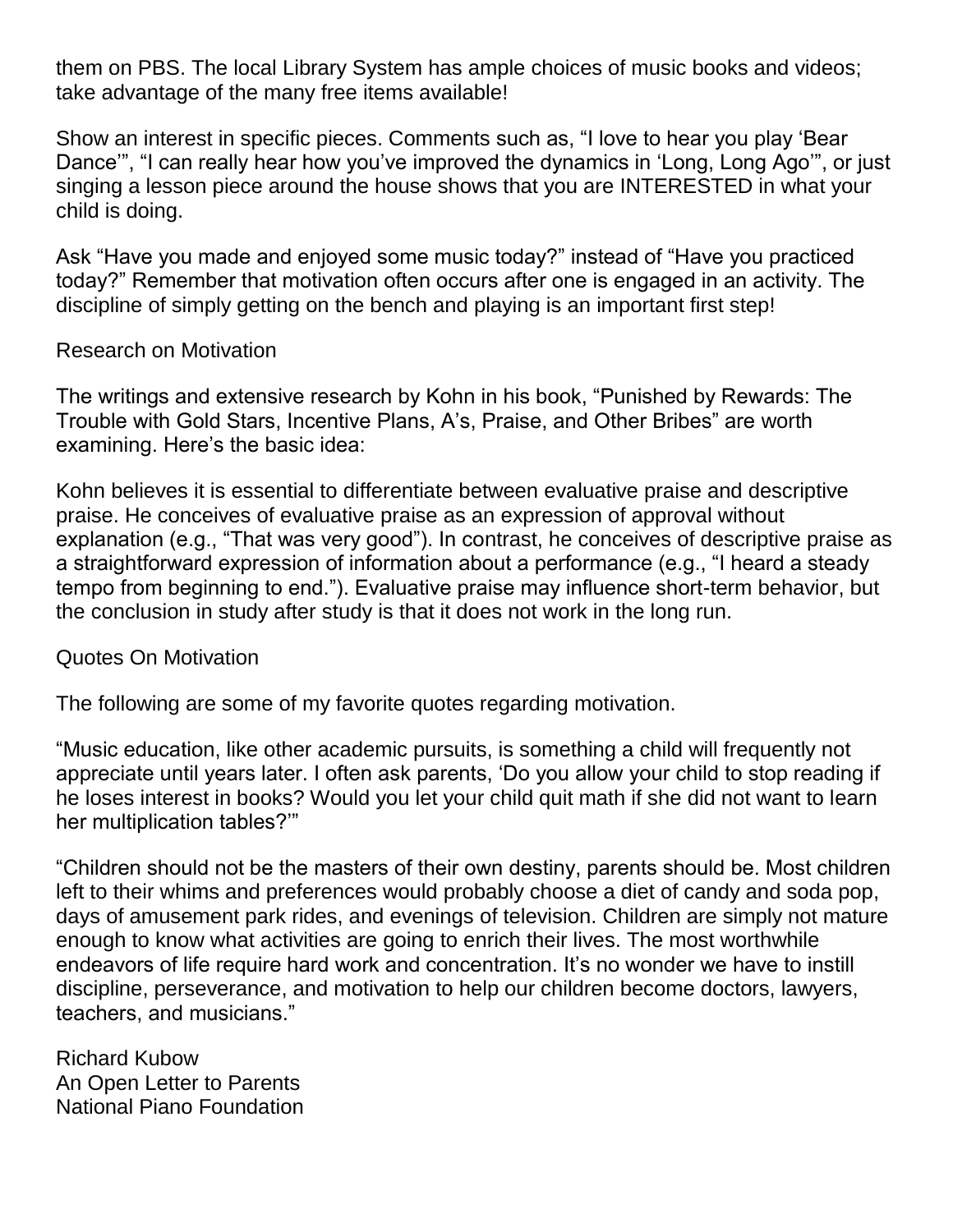"You can encourage parents to give their highest praise to the child"s attitude toward and involvement with the instrument rather than to her skill at executing any particular piece."

Rhoda Rabin At the Beginning Teaching Piano to the Very Young Child

"Musicians and music educators agree that parents" attitudes can make a decisive difference in the achievement of a child. Expect good progress and it is likely to result!"

"Quality and regularity are just as important as duration. A short practice period when a student is well rested and fully concentrating will accomplish more than a longer period when he is tired or distracted. Several short daily practice periods can be more effective than one longer session."

"Avoid needless arguments about practice. Post a schedule and keep to it, making up practice if missed within the week. Avoid over-scheduling your child"s activities. Good health, social life, and real accomplishment all suffer when a child is committed to too many extra-curricular projects."

Patricia Taylor Lee How to Help Your Child Succeed at the Piano National Piano Foundation

"Do not require any student to practice a certain amount of time. Try to persuade parents that the clock enters into practice in just one way: the time to begin practicing. Once a student has started to practice, her job is to follow every step on her lesson assignment."

"Well-meaning parents offer all kinds of non-musical rewards for faithful practice, some better than others. The worst motivator is the threat of punishment for not practicing: things like getting grounded, a cut in allowance, or extra household chores. Only slightly better is the reward system: a penny-a-minute-for-practice, candy, or extra TV time. Usually these rewards are tied to minutes spent at the piano, rather than to accomplishment while there. Whether parents offer punishments or rewards, they are actually bribing their children. What makes these parental incentives extrinsic is that they have nothing to do with the music itself."

Frances Clark Questions & Answers

Recitals

There will be 2 annual recitals held at the Dartmouth Bible Church – one in December and one in May. Students will get to perform on a beautiful-sounding Yamaha grand piano.

Choosing Pieces for Recital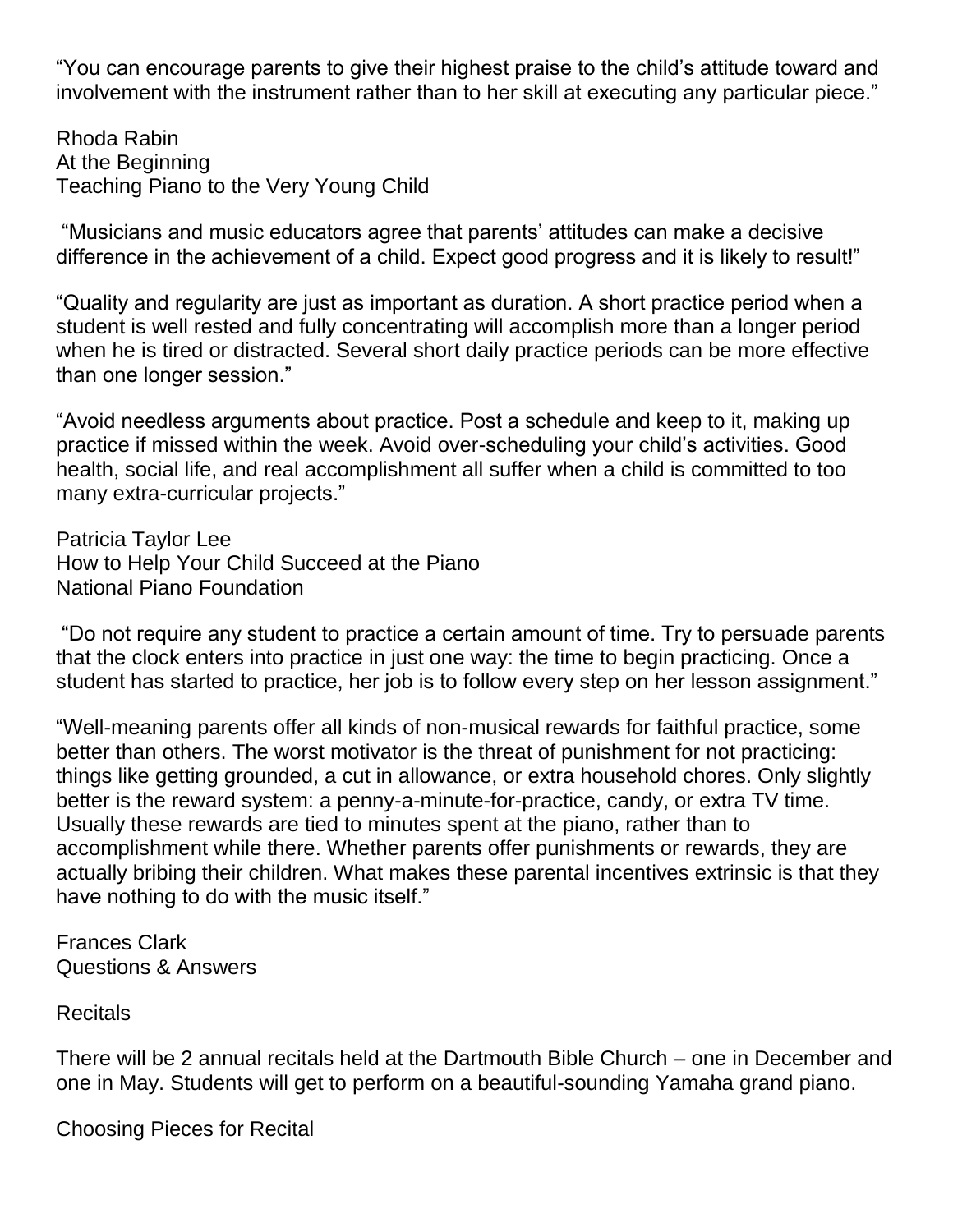I will try to avoid the exclusive focus on a few "hard pieces" at the expense of gaining longterm musicianship skills and creativity. My goal is for students to become independent musical thinkers, readers, and performers later in life. I have encountered too many adults who studied a handful of "impressive-sounding" pieces as children, but never really understood and internalized the pieces as musicians, and still do not have the reading skills necessary for musical independence. They also no longer play the piano for pleasure. Sometimes a parent"s or a teacher"s desire to hear "immediate results" can preclude real learning and long-term retention.

Recital Rules & Reminders

Arrive 10 minutes early; enter between pieces if late.

Bring a snack to share that is proportional to the number of guests you invite (i.e. – bring more than 6 cookies if you've invited 12 guests!).

Silence is expected during all performances; please remind your children to never talk or make unnecessary noises during a performance.

Bring batteries for any video recorders, etc. Access to outlets may be limited.

No smoking.

Please monitor small children; no one should play the piano after the recital without my permission.

Turn off all cell phones and beepers.

No flash photography while students are performing.

Invite all of your family and friends!

Recital Preparation

Preparation for the recital begins the moment a student begins to think and play his or her pieces for the very first time. Students who have consistently followed through with ALL of their practice steps have a much greater chance for a successful performance. Use the suggestions below to help students strengthen their grasp of each recital piece. The following suggestions and challenges may help students practice PERFORMING and develop concentration.

Students, try to…

Perform for family and friends; keep going after mistakes!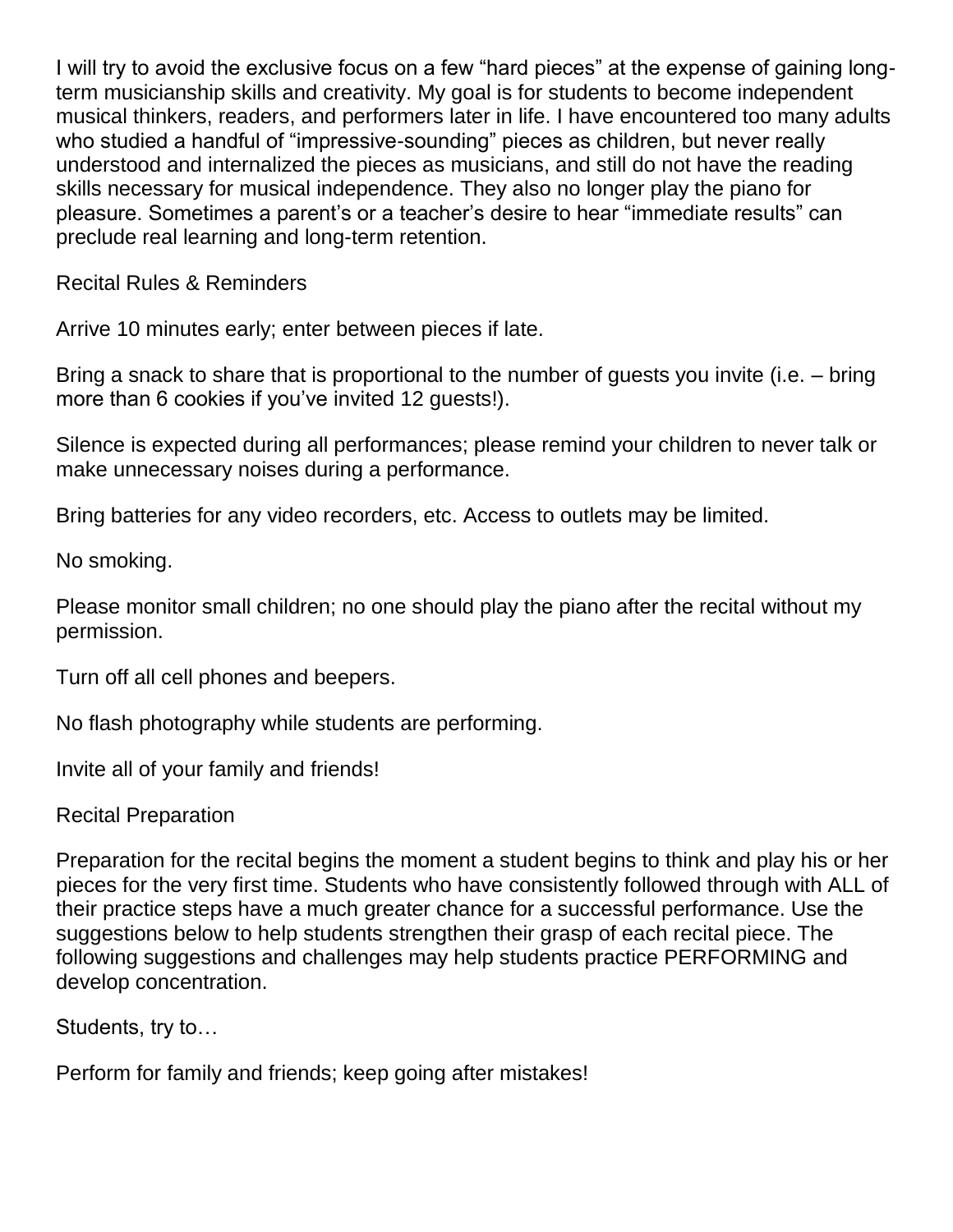Perform with distractions to challenge your concentration. Invite your audience to cough, talk, move around, make noises, etc. (Please follow this up with another performance with a quiet, respectful audience!)

Perform with the lights off or with your eyes gently closed.

Perform with someone sitting to your immediate right. A trick to performing is being aware of the audience, but not focusing on them. Imagine the sounds you want to create, and listen for them!

Have someone interrupt your piece in the middle (and create a mistake and a loss of concentration). Can you pick up where you left off? If you always "play through" your pieces without any focused study on each section, you will have trouble re-starting the piece!

Record your piece on a cassette and listen to it carefully. Do you hear what you see in the music?

## Studio Awards

There are 2 Trophies in the Studio which are used on a continuing basis. The "Practice Minutes Trophy" is awarded each month to the student who has practiced the most number of minutes, and the "One-Minute Club" trophy is awarded to the student who names the most notes in the One-Minute Challenge. Each of these trophies is kept by the qualified student for one month, and is returned at the last lesson of that month. If a student does not return the trophy, or returns it damaged, they must assume the replacement cost of the trophy.

At the end of the year, all students are presented with Certificates of Study from the Music Teacher"s National Association. These Certificates signify the successful completion of every 2 years of music study.

Music Library

My extensive Music Library offers the students a chance to play from a variety of books without having to purchase them. Any borrowed music that is not returned or is returned damaged will be charged to the student at its replacement cost.

## Piano

Be certain that your piano is in good condition. It is very difficult to enjoy playing on an out of tune instrument. A parallel experience might be riding your bicycle with a flat tire. It would work, but would you enjoy it? I recommend Peter West, Piano Tuner and Technician. His phone number is xxx-xxxx.

# Fingernails